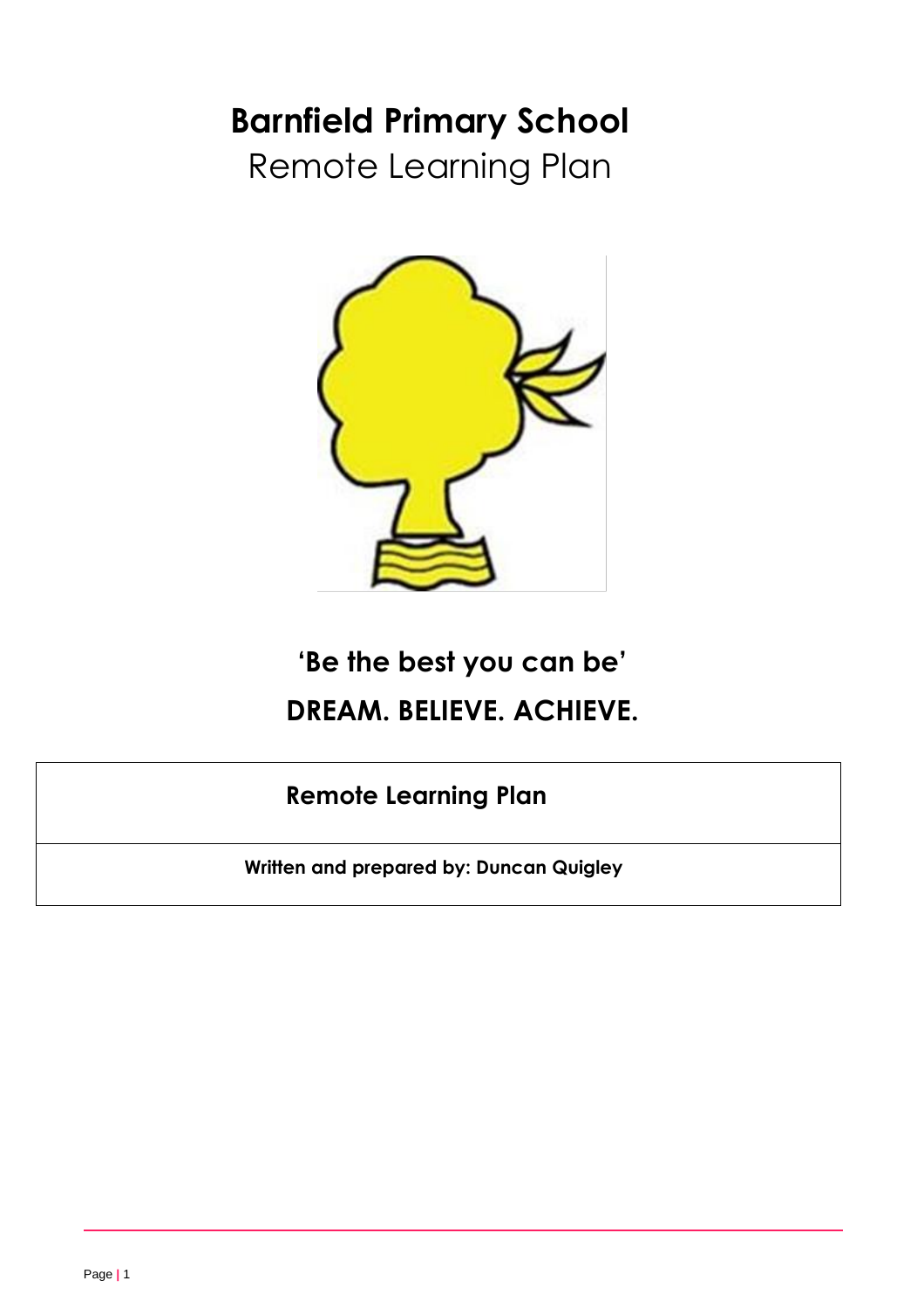## **Contents**

<span id="page-1-0"></span>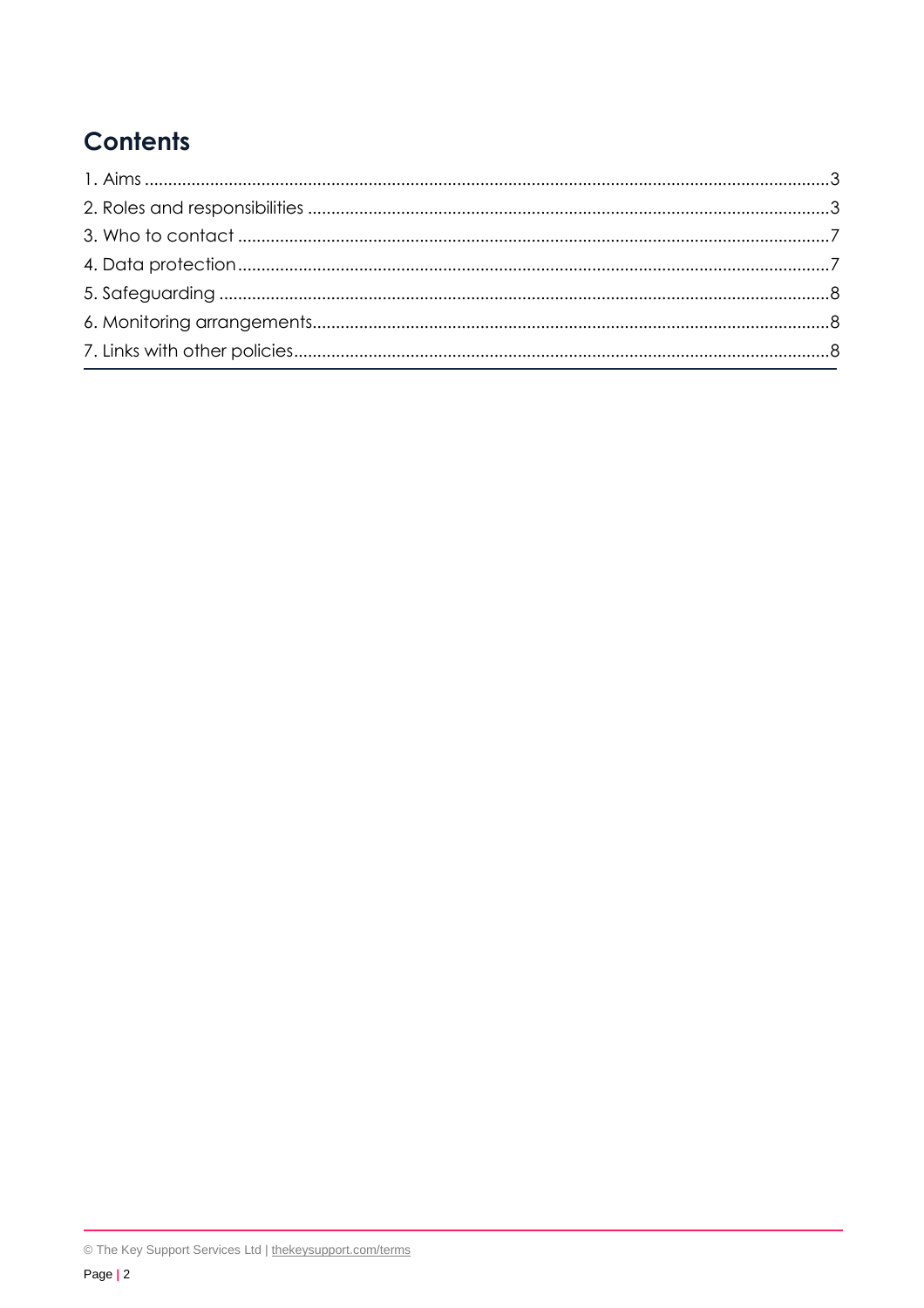## **1. Aims**

This remote learning policy for staff aims to:

- Ensure consistency in the approach to remote learning for pupils who aren't in school
- Ensure that, despite working from home, the Barnfield staff have high expectation of pupils' work and that the quality of pupils' work reflects their ability
- Ensure that pupils continue to follow Barnfield's 3 rules of being *respectful*, *responsible* and *ready to learn* and that there are clear strategies for staff to follow in examples of these not being adhered to
- Set out expectations for all members of the school community with regards to remote learning
- Provide appropriate guidelines for data protection

### <span id="page-2-0"></span>**2. Roles and responsibilities**

#### **2.1 Teachers**

When providing remote learning, teachers must be available between 8:30-3:30pm.

If they're unable to work for any reason during this time, for example due to sickness or caring for a dependent, they should report this using the normal absence procedure.

When providing remote learning, teachers are responsible for:

- $\blacktriangleright$  Planning
	- o Teams to work together identified adults taking the lead with remote and face to face learning. Colleagues are expected, like normal to help one another.
	- o Children to be taught the same objectives to ensure a consistent approach between face to face and remote learning. This will also ensure no group is held at a disadvantage.
	- Stick to your same curriculum coverage as much as possible BUT if your teaching is dependent on specific resources which cannot be accessed from home, speak to the subject leader about switching units. Inform Fi if this needs to happen.
	- o Tasks to be differentiated according to needs of children. Scaffolding still provided – word banks, sentence starters, task planners etc.
- Setting work
	- o CTs will meet with their class every morning to 'touch base' and set out the expectations for the day. 9am for KS 1 classes and 9.15am for KS 2 via google meets.
	- o Class teachers will set work for the pupils in their class/year group by 9am. In the event of sickness, work will be sent out by parallel teacher. Pupils are expected to complete core subject work by 3pm every day. As part of a flexible approach, foundation work can be in by 8pm, although it is due for 3pm every

<sup>©</sup> The Key Support Services Ltd | [thekeysupport.com/terms](https://thekeysupport.com/terms-of-use)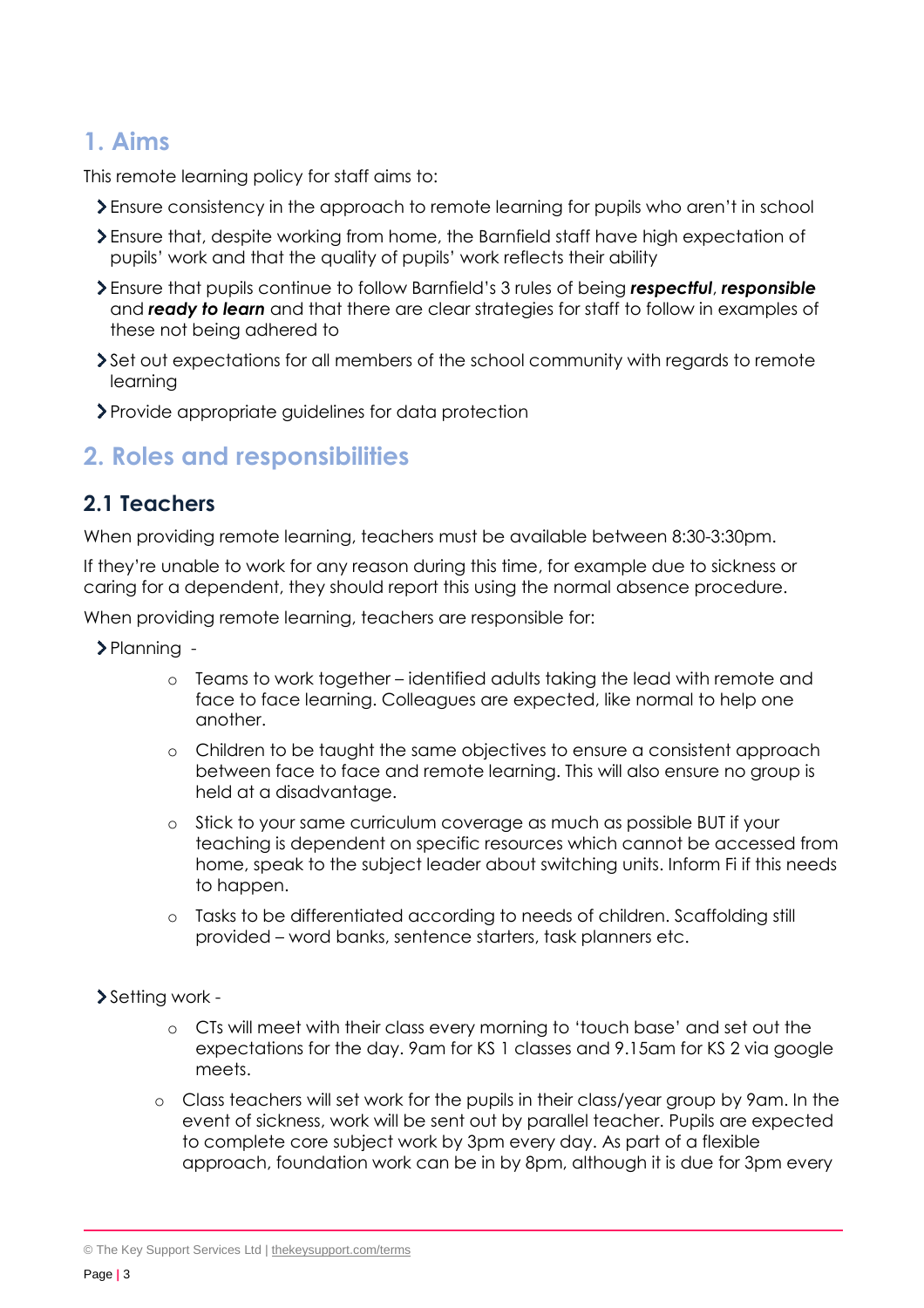day. This allows for the differences of circumstance in different households that might affect work time.

- o Class teachers are to manage the need for homework according to the needs of their year group. We are aware that pupils are spending many hours a day looking at screens.
- o Google classroom will be the platform used across years 1 to 6.
- o EYFS will continue to use tapestry.
- o Teachers will share google docs, google slides, looms and google forms with their parallel teachers.
- o Children will be sent: timetables of daily work; videos ("Looms") where teachers talk through the literacy/numeracy/phonics slides, with opportunities to pause the videos and practise; Google Docs, which they need to complete after watching the videos; For foundation subjects, children will be sent PDFs of lesson slides, with Google Docs to complete afterwards; Children will be sent daily Wellbeing Surveys (using Google Forms); Daily PE activities will be set; Stories will be read by CTs to classes, using Google Meets.

Providing feedback on work –

- o For Literacy and Numeracy, teachers will access submitted assignments and leave personalised comments on each pupil's work on the same day as the task is assigned. If work is handed in late, feedback can be provided the next day. There is no expectation to grade the work.
- o For foundation lessons, teachers will leave generalised comments. There is no need to personalise these comments – they can be copy and pasted. Whilst it is important for all pupils' work to be acknowledged, we do not want this to add to an already heavy workload for staff. All foundation work to be marked by the end of the next working day.
- o Feedback can be given by teaching assistants under the direction of class teachers. This is to spread the workload of staff.
- o Feedback can be given in the form of a Mote voice note.
- Chasing pupils showing a lack of engagement with remote learning
	- o Day 1 of disengagement teachers to send a text by2.30pm if no work has been submitted / no engagement
	- o Day 2 of disengagement teacher to call home by 11.30am if no work has still been submitted
	- o Day 2 of disengagement– teacher to contact SLT link if no work has been submitted by 3pm.
	- o SMS messages to parents regarding foundation subject work will be sent on Friday for the work missing that week
	- o All staff to log communication on arbor

© The Key Support Services Ltd | [thekeysupport.com/terms](https://thekeysupport.com/terms-of-use)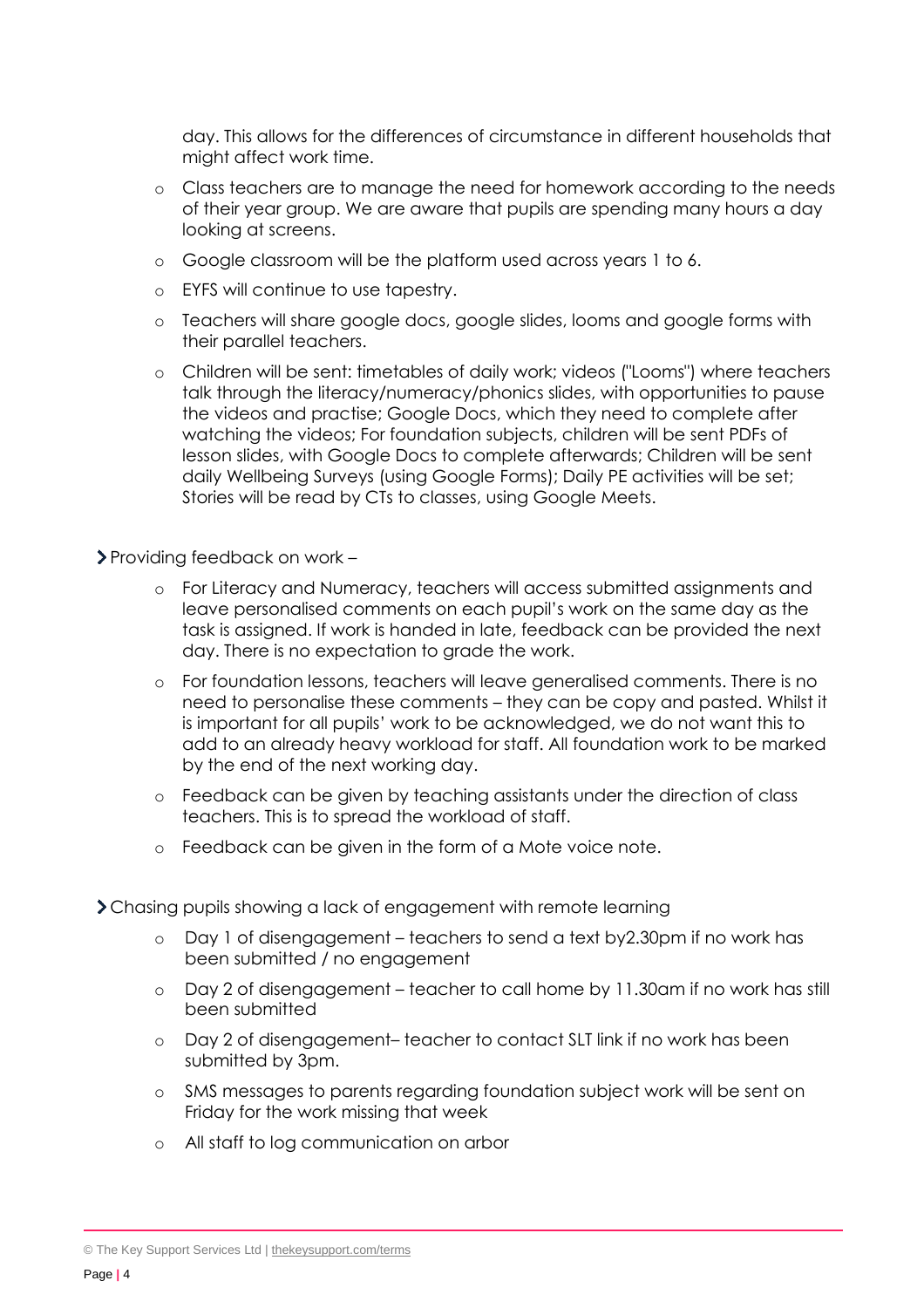o Script for google classroom text messages:

*Your child has not completed any online learning today. Please ensure your child completes their work by 5pm today. If you are having any problems please contact the teacher via google stream or the office.*

Script for work not up to the expected standard:

*[INSERT NAME]'s work today wasn't a true reflection of their abilities. Were there any difficulties that we can support with? If so, do not hesitate to contact the office.*

o Script for tapestry text messages:

*Your child has not completed any online learning today. Please ensure your child completes their work by 5pm today. If you are having any problems please contact the teacher via Tapestry or the office.*

- > Differentiating work for pupils with additional needs
	- o For children with SEN who are not able to access the online learning, the provision will be based around the children's needs. This will be created in partnership between the family, the class teacher and the SENCO.
	- o For children with EAL that are not able to access the online learning, the EMAG team will provide adapted resources and virtual meetings. These will ensure that the children are able to access the content as well as achieve their personal language targets.

#### **2.2 HLTAs and Additional teachers**

HLTAs and additional teachers will provide support to targeted children in the morning. In the afternoons, they will carry out interventions for targeted children, using Google Meet. These will focus on learning specifically around the groups' needs and would replace one of the Foundation subjects for that day.

#### **2.3 Teaching assistants**

When assisting with remote learning, teaching assistants must be available if directed by their teachers during their normal working hours.

When assisting with remote learning, teaching assistants are responsible for:

o Marking work completed by children self-isolating, if directed by their class teacher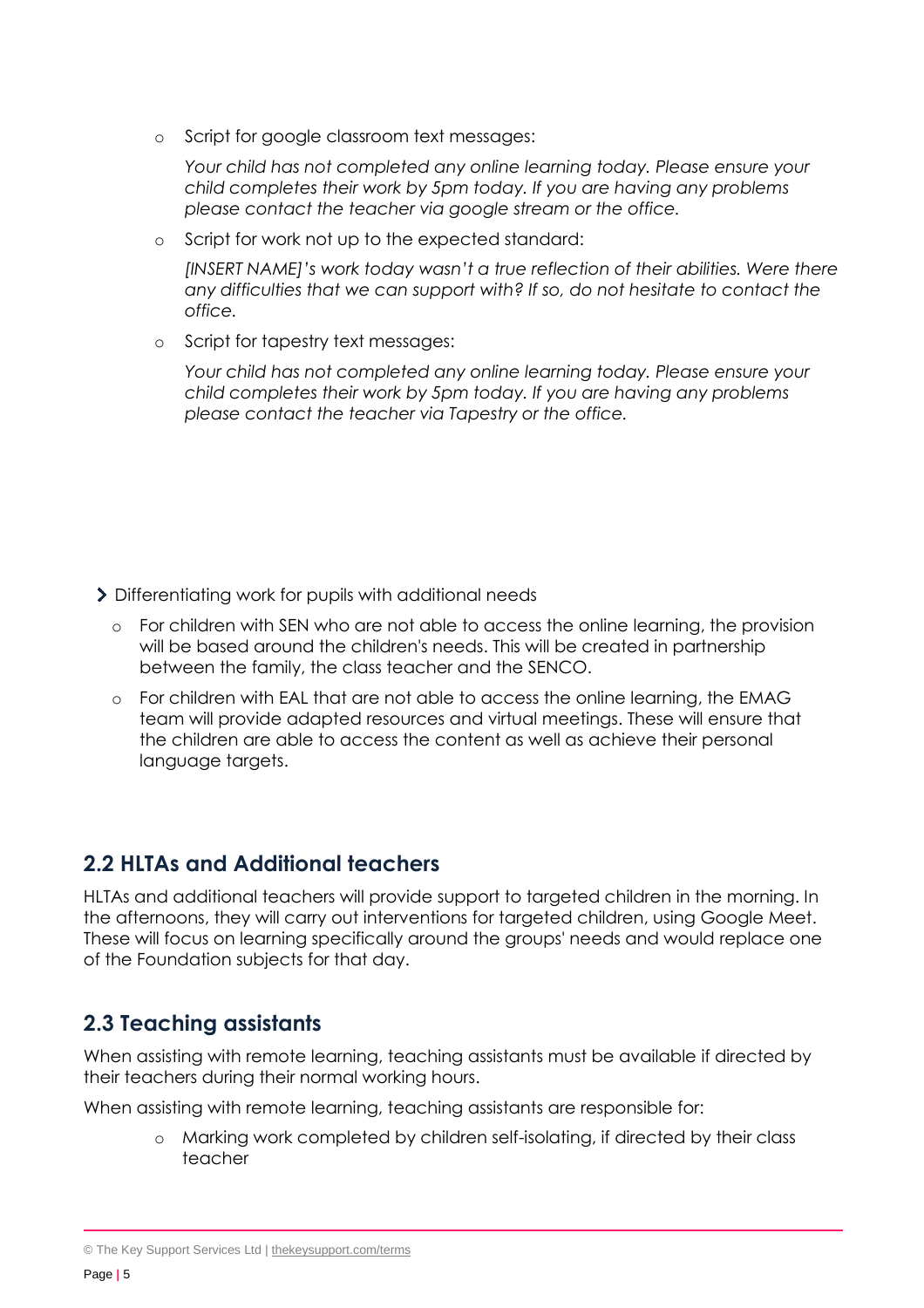- o Marking homework
- o Providing support to remote learners either on the phone or on google meets
- o Reading with key reader children via google meets.
- o Making welfare calls to families if directed by teachers or SLT

#### **2.4 Senior leaders**

Alongside any teaching responsibilities, senior leaders are responsible for:

Co-ordinating the remote learning approach across the school –

- o SLT are members of each class across the school
- o SLT communicate any changes to the remote learning policy to staff via weekly staff briefings or by email

Monitoring the effectiveness of remote learning –

- o SLT to hold weekly meetings with each phase to discuss the effectiveness of remote learning
- o Feedback from staff, pupils and parents to be regularly discussed in SLT meetings
- o Any changes to be made to Google Classroom will be communicated to staff
- Monitoring the security of remote learning systems, including data protection and safeguarding considerations

| Phase       | Link person              |
|-------------|--------------------------|
| <b>EYFS</b> | Lisa                     |
| KS 1        | Fi (Lisa on Thurs & Fri) |
| Y3&4        | Callum                   |
| Y5 & 6      | Duncan                   |

o All pupil usernames are synced with the school's management system

#### **2.5 Designated safeguarding lead**

The DSL is responsible for:

The DSL is responsible for addressing any Google Classroom concerns raised via CPOMS in line with the safeguarding policy.

#### **2.6 IT staff**

IT staff are responsible for:

- Fixing issues with systems used to set and collect work
- Helping staff with any technical issues they're experiencing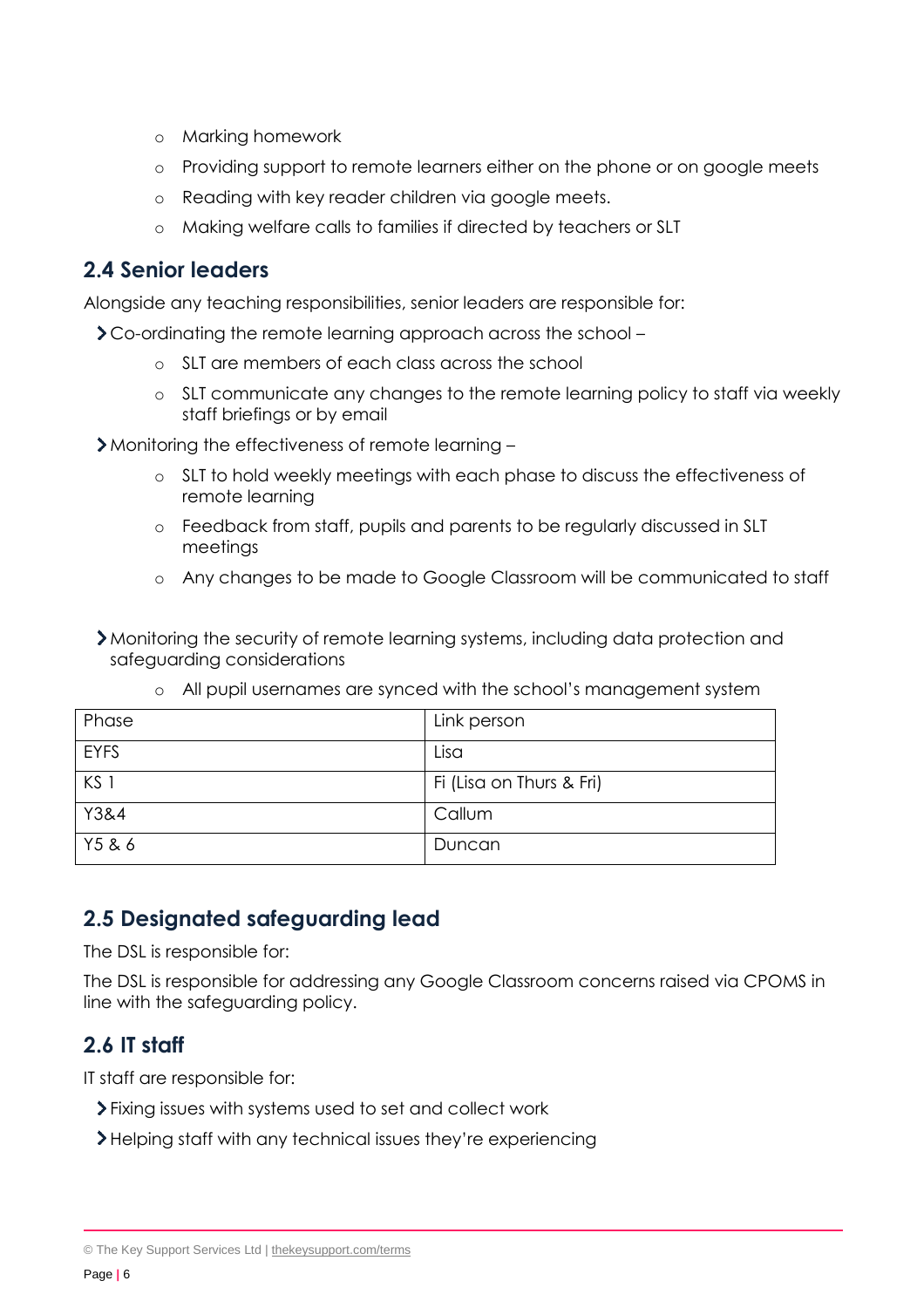Reviewing the security of remote learning systems and flagging any data protection breaches to the data protection officer/ school business manager

#### **2.7 Pupils and parents**

Staff can expect pupils learning remotely to:

- > Be contactable during the school day
- > Complete work to the deadline set by teachers
- Seek help if they need it, from teachers or teaching assistants
- Alert teachers if they're not able to complete work

Staff can expect parents with children learning remotely to:

- Make the school aware if their child is sick or otherwise can't complete work
- Seek help from the school if they need it
- Be respectful when making any complaints or concerns known to staff

#### **2.8 Governing board**

The governing board is responsible for:

- Monitoring the school's approach to providing remote learning to ensure education remains as high quality as possible
- Ensuring that staff are certain that remote learning systems are appropriately secure, for both data protection and safeguarding reasons

## <span id="page-6-0"></span>**3. Who to contact**

If staff have any questions or concerns about remote learning, they should contact the following individuals:

Here are some suggested issues and the most likely points of contact, but adapt and add to this as needed:

- Issues in setting work talk to parallel teacher/Fiona Williamson
- $\blacktriangleright$  Issues with behaviour log on CPOMS
- Issues with IT talk to Fiona Williamson/Kartik Asher
- Issues with their own workload or wellbeing talk to SLT
- Concerns about data protection talk to the school business leader
- Concerns about safeguarding talk to the DSL

## <span id="page-6-1"></span>**4. Data protection**

#### **4.1 Accessing personal data**

.